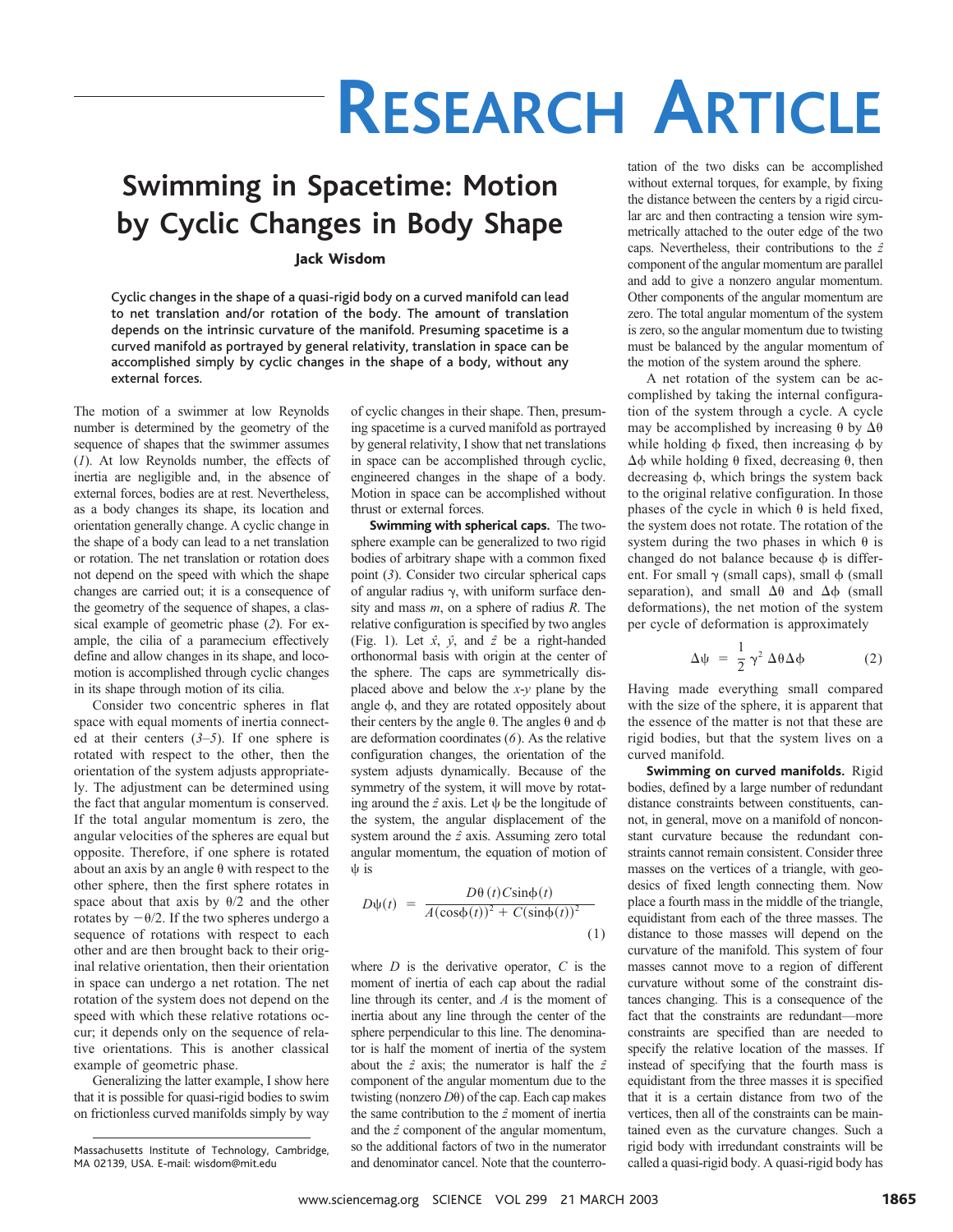#### R ESEARCH A RTICLE

a well-defined configuration even though the distances between all the constituents are not fixed. One particular class of quasi-rigid bodies has a tree-like topology. From each vertex extend an arbitrary number of branches or struts. At the end of any strut, more struts may be attached. Masses may be attached to the vertices. The configuration of the system is determined if the lengths of all the struts and the angles they make with the connecting struts are specified. The first example shows that more general quasi-rigid bodies are allowed; they need not be tree-like and the struts need not be geodesics. Struts of quasi-rigid bodies can be constructed from a local lattice or truss of nearly rigid rods. If the rods are small compared with the intrinsic curvature of the manifold, then they can maintain the local constraints of the truss, without much strain, while conforming to the manifold on a larger scale.

For a quasi-rigid body to swim on a curved manifold, it must undergo changes in its shape. For such a change to result in a net rotation or translation of the body on the manifold, the shape changes must go through a nontrivial cycle of deformation. A simple quasi-rigid body that satisfies these requirements is a body consisting of one mass point with mass  $m_0$  connected to two other mass points, each with mass  $m_1$ , by geodesic struts of given length separated by a given angle. The body can be deformed by changing the length of the struts or the angle between them; nontrivial contractible cycles enclose area on the deformation parameter plane.

A Lagrangian for the free geodesic motion of a particle on a manifold is  $mg(q)(v, v)/2$ , where *m* is the mass of the particle, *g* is the

metric, *q* is a tuple of manifold coordinates, and *v* is a tuple of the associated generalized velocities (*7*). A Lagrangian for a quasi-rigid body can be obtained by defining generalized coordinates for the system that incorporate the timedependent constraints among the constituent particles, deriving the associated transformation of the generalized velocities, and rewriting the free Lagrangians for the constituent masses in terms of these system coordinates (*8*).

Consider the dynamics of such a quasirigid body on two illustrative manifolds: the plane and the sphere (*9*). Because of the symmetry of the body and the manifold, these three-mass quasi-rigid bodies will move only along the direction bisecting the two struts. The calculation can be simplified by choosing one of the manifold coordinates to coincide with this direction.

For the plane, choose rectangular coordinates, with the *x*-axis bisecting the struts. The *x*-coordinate of the vertex at time  $t$  is  $x(t)$ , the length of the strut is *l*(*t*), and the angle between the struts and the *x*-axis is  $\alpha(t)$ . Momentum conservation, with zero momentum, leads to  $Dx(t) =$ 

$$
\frac{2m_1}{m_0 + 2m_1} \left( l(t) \sin(\alpha t) D\alpha(t) - \cos(\alpha t) Dl(t) \right) \tag{3}
$$

For a cycle of deformation in the parameter plane  $(l, \alpha)$ , the net translation,  $\Delta x$ , can be written as an integral of a real-valued 1-form. In this case, the 1-form is closed, so there is no net translation for a cycle of deformation:  $\Delta x = 0.$ 



Fig. 1. Two spherical caps on a sphere. The two deformation parameters are  $\theta$  and  $\phi$ . The caps twist oppositely by the angle  $\theta$ , and they are symmetrically displaced by the angle  $\phi$  above and below the equator. The angle  $\psi$  is the longitude of the system. The deformation parameters follow a specified schedule, and the longitude of the system adjusts dynamically.

Fig. 2. A quasi-rigid body on the sphere. The two deformation parameters are the length *l* and separation angle  $\alpha$ . The geodesic struts subtend the angle *e l*/*R* at the center of the sphere, where *R* is the radius of the sphere, and the separation angle  $\alpha$  is the angle between the struts and the symmetry line, measured on the plane tangent to the sphere at the vertex. The angle  $\psi$ is the longitude of the system. The deformation parameters follow a specified schedule, and the longitude of the system adjusts dynamically.

For the sphere, choose spherical coordinates, with the equator bisecting the struts (Fig. 2). The longitude of the vertex at time *t* is  $\psi(t)$ . The length of the geodesic struts, which are spherical arcs, is specified by the angular extent  $e(t)$ , measured from the center of the sphere. The separation angle between the struts and the line of symmetry is  $\alpha(t)$ . Conservation of momentum, with zero initial momentum, is enough to determine the motion of the system as it deforms

 $D\psi(t) =$ 

$$
\frac{2m_1(D\alpha(t)\operatorname{sine}(t)\operatorname{cos}e(t)\operatorname{sine}(t)-\operatorname{cos}\alpha(t)De(t))}{m_0+2m_1(\operatorname{cos}\alpha(t))^2+2m_1(\operatorname{sina}(t))^2(\operatorname{cos}e(t))^2}
$$
\n(4)

The net translation can be written as a line integral of a real-valued 1-form along the deformation parameter path, or by Stokes's theorem as an integral over the region enclosed by the path of the 2-form that is the exterior derivative of the 1-form. In this case, the real-valued 1-form is not closed and there is a net translation. For small deformations and for bodies with small extent relative to the size of the sphere, the translation per cycle is approximately

$$
\Delta \psi =
$$
  
- 
$$
\frac{4m_0m_1}{(m_0 + 2m_1)^2} (\text{sine})^2 \sin \alpha \ \Delta e \Delta \alpha
$$
 (5)

**Swimming on manifolds without symmetry.** The examples so far have relied on momentum conservation to deduce the inertial motion of the system from changes in the deformation parameters. If the momentum is not conserved, this does not work. However, if the parameters are varied quickly, then the response of the system is almost the same as if the momenta were conserved. Assume this is the case and consider henceforth the case for which the momentum is zero, whether or not it is exactly conserved or only approximately conserved for fast deformations.

The generalized momentum of the quasirigid body is obtained by taking the partial derivative of the system Lagrangian with respect to its generalized velocity argument. If the free Lagrangians are homogeneous quadratic forms in the velocities, then the momenta are sums of terms that are linear in the system generalized velocities and of terms that are linear in the rate of change of the deformation parameters. This is a set of linear equations that can be solved to give the generalized velocities *Dq*(*t*) in terms of the momenta and  $q(t)$ ,  $c(t)$ , and  $Dc(t)$ , where  $q(t)$  are the generalized coordinates of the system, *c*(*t*) are the deformation parameters, and *Dc*(*t*) are their rates of change, all at time *t*. For zero momentum, the result is linear in *Dc*(*t*)

$$
Dq(t) = A(c(t), q(t))Dc(t)
$$
 (6)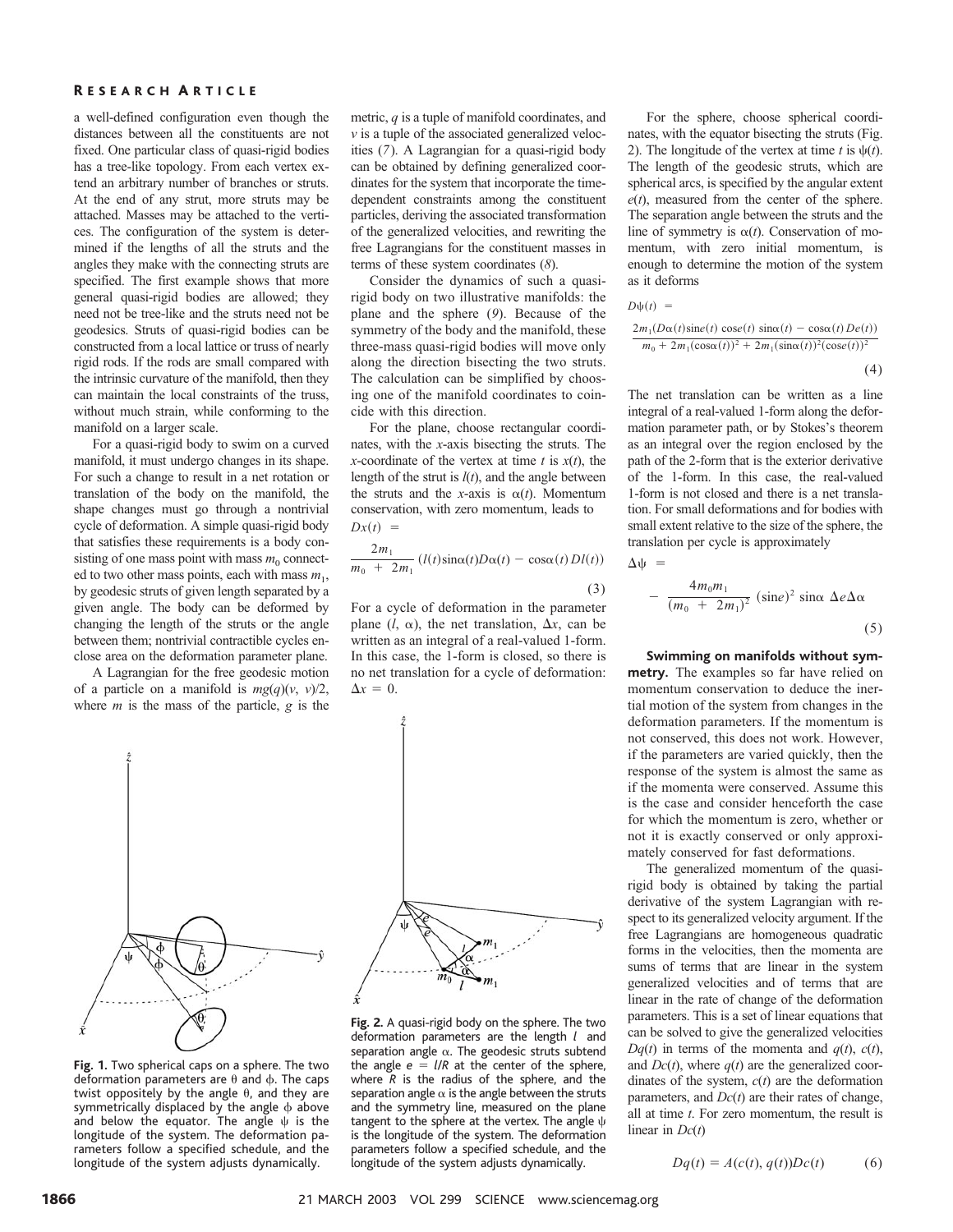This may be viewed as defining a vectorvalued 1-form that takes tangent vectors along the deformation parameter path, with components  $Dc(t)$ , to the generalized velocity components. This vector-valued 1-form is a vector gauge potential (*3*).

Consider piece-wise linear parameter paths. For a segment with tangent  $Dc(t) = \xi$ , the evolution is governed by the equations

$$
Dc(t) = \xi
$$
  

$$
Dq(t) = A(c(t), q(t))\xi
$$
 (7)

or, collectively,

$$
Ds(t) = G_{\xi}(s(t)) \tag{8}
$$

where  $s(t) = (c(t), q(t))$ . Let

$$
L_G F = DF G \tag{9}
$$

define the operator  $L_G$  that gives the rate of change of state functions *F* along solution paths of *G*. Exponentiating this operator advances state functions (*8*). Advancing the coordinate selector gives the coordinates

$$
q(t_0 + \Delta t) = (e^{\Delta t L_G} Q)(c(t_0), q(t_0))
$$
\n(10)

where  $Q(c, q) = q$ .

Consider the evolution of the system resulting from a small loop in deformation parameter space around a parallelogram specified by two vectors  $\xi$  and  $\eta$ . The loop is traversed by moving first along  $\xi$ , then  $\eta$ , then  $-\xi$ , then  $-\eta$ , which brings the system back to the initial point. The coordinate tuple after evolution around the parallelogram is (*10*)

$$
q(t_0 + \Delta t) =
$$
  
\n
$$
(e^{L_G} e^{L_G} e^{-L_G} e^{-L_G} Q)(c(t_0), q(t_0))
$$
\n(11)

For small loops, the lowest order change in the coordinates is given by a commutator

$$
q(t_0 + \Delta t) =
$$
  
 
$$
q(t_0) + ([L_{G_{\xi}}, L_{G_{\eta}}]Q)(c(t_0), q(t_0))
$$
 (12)

The commutator defines a vector-valued 2-form of the vectors  $\xi$  and  $\eta$ . This 2-form is the field strength associated with the vector gauge potential. Let  $dc^a$  and  $dc^b$  be dual basis 1-forms on the parameter plane. The components of the vector potential are  $A^{i}(c, q) = A_{a}^{i}(c, q) dc^{a} + A_{b}^{i}(c, q) dc^{b}$  with *i* running through the component selectors of *q˙*. The components of the field strength are (*11*)

$$
F^{i}(\xi,\eta)(c,q) = ([L_{G_{\xi}}, L_{G_{\eta}}]Q)(c, q)
$$
 (13)  

$$
= ((\partial_{1}A_{b}^{i}(c, q))A_{a}(c, q)
$$

$$
- (\partial_{1}A_{a}^{i}(c, q))A_{b}(c, q))(\xi^{a}\eta^{b} - \xi^{b}\eta^{a})
$$

$$
+ (\partial_{0}(B^{i}(\eta))(c, q))\xi
$$

$$
- (\partial_{0}(B^{i}(\xi))(c, q))\eta
$$
 (14)

$$
B^{i}(\xi)(c,q) = A_{a}^{i}(c,q)\xi^{a} + A_{b}^{i}(c,q)\xi^{b}
$$
\n(15)

The field strength can be used to determine whether a contractible cyclic deformation results in translation for more complicated geometries than considered thus far, whether or not symmetries are present. A nonzero field strength *Fi* implies there is a change in coordinate  $q<sup>i</sup>$  as the parameters traverse the loop specified by the two deformation parameter vectors  $\xi$  and  $\eta$ . In the cases considered thus far, where the translation occurred along a single coordinate, the corresponding component of the field strength reduces to the realvalued 2-form specified earlier.

**Swimming with intrinsic curvature.** Swimming on a frictionless plane cannot be accomplished by cyclic deformation of shape, but it is possible to swim on a frictionless sphere. The plane has no intrinsic or extrinsic curvature. The sphere has both. Therefore, it is interesting to consider whether swimming on a cylinder is possible. The cylinder has extrinsic curvature but no intrinsic curvature. The example illustrates the use of the field strength to determine the net translation.

Construct a body from three point masses as follows. The cylindrical coordinates of the vertex of the body, with mass  $m_0$ , are  $(\theta, z)$ , where  $\theta$  measures the angle around the cylinder and *z* the distance along the axis. The radius of the cylinder is *R*. Two other point particles, with mass  $m_1$ , are connected to the vertex by geodesic struts of length *l*(*t*). The angle between each strut and the bisector is  $\alpha(t)$ . The orientation of the body is specified by  $\phi$ , the angle from the horizontal (which is perpendicular to the axis of the cylinder) to the bisector of the struts.

The components of the gauge potential are

$$
A_{l}(l, \alpha; \theta, z, \phi) =
$$
\n
$$
\left(\frac{-2m_{1} \cos\phi \cos\alpha}{R(m_{0} + 2m_{1})}, \frac{-2m_{1} \sin\phi \cos\alpha}{R(m_{0} + 2m_{1})}, 0\right)
$$
\n
$$
A_{\alpha}(l, \alpha; \theta, z, \phi) =
$$
\n
$$
\left(\frac{2lm_{1} \cos\phi \sin\alpha}{R(m_{0} + 2m_{1})}, \frac{2lm_{1} \sin\phi \sin\alpha}{(m_{0} + 2m_{1})}, 0\right)
$$
\n(16)

The fact that the  $\phi$  component of the gauge potentials is zero means the tilt of the body does not change as the body deforms. The other components are nonzero, so there is some motion on the cylinder. However, the field strength is identically zero

$$
F(\xi, \eta)(l, \alpha; \theta, z, \phi) = (0, 0, 0)
$$
\n(17)

for arbitrary deformation vectors  $\xi$  and  $\eta$ . Therefore, small cyclic deformations of this body on a cylinder do not give a net translation. Apparently, intrinsic curvature is required for swimming on curved manifolds, and extrinsic curvature does not help.

#### R ESEARCH A RTICLE

**Swimming in curved spacetime.** A quasi-rigid body can swim on a manifold with intrinsic curvature through cyclic deformations of shape. General relativity portrays spacetime as a curved four-dimensional manifold. Is it possible to swim in spacetime through cyclic deformations?

In relativity, forces of constraint move with finite velocity, so if one part of the system receives an impulse then there will be a delay in the response of other parts of the system. Naturally occurring bodies are not described by pure positional constraints. However, there is no obstacle to engineering a quasi-rigid body that does maintain positional constraints, as long as the schedule of deformations of the body is known sufficiently in advance. In this case, the internal stresses that are required to maintain the positional constraints can be precomputed and prespecified, and then executed simultaneously. The engineered quasirigid body is choreographed for a particular frame, which defines simultaneity. Ballet is not Lorentz invariant. It is choreographed so that dancers make simultaneous movements in the frame of the audience. In other frames, the dancers would be out of sync, but those observers are invited to slow down and enjoy the performance. This idea of engineered quasi-rigid bodies is introduced so that the analysis follows the previous examples; it seems likely that it would not be strictly required to be able to swim in spacetime.

Of most interest is Schwarzschild geometry, the curved spacetime around a nonrotating mass (*12*). The Schwarzschild metric is

$$
g(q)(\xi_0, \xi_1) = -\left(1 - \frac{2GM}{c^2r}\right)c^2 \xi_0^t \xi_1^t
$$
  
+ 
$$
\frac{1}{\left(1 - \frac{2GM}{c^2r}\right)} \xi_0^r \xi_1^r
$$
  
+ 
$$
r^2(\xi_0^0 \xi_1^0 + (\sin\theta)^2 \xi_0^b \xi_1^b)
$$
 (18)

where  $q = (t, r, \theta, \phi)$  are Schwarzschild coordinates,  $\xi_i = (\xi_i^t, \xi_i^c, \xi_i^0, \xi_i^0)$  are components of tangent vectors with respect to the Schwarzschild coordinate basis vectors, *M* is the Schwarzschild mass, *G* is the gravitational constant, and *c* is the speed of light.

According to general relativity, test particles follow geodesics on this curved spacetime manifold. Geodesics are solutions of the Lagrange equations for the Lagrangian  $g(q)(u, u)/2$ , where *g* is the Schwarzschild metric, *q* the tuple of Schwarzschild coordinates, and *u* the tuple of the associated generalized velocities. The independent variable is proper time. The magnitude of the generalized velocity is conserved and equal to *c*. This conserved quantity can be used to eliminate the proper time in favor of Schwarzschild time *t* as the independent variable. This allows the "dance" of the swimmer to be choreographed in a frame of constant *t*.

The reduced Lagrangian for a particle of mass *m* is (*13*)

www.sciencemag.org SCIENCE VOL 299 21 MARCH 2003

where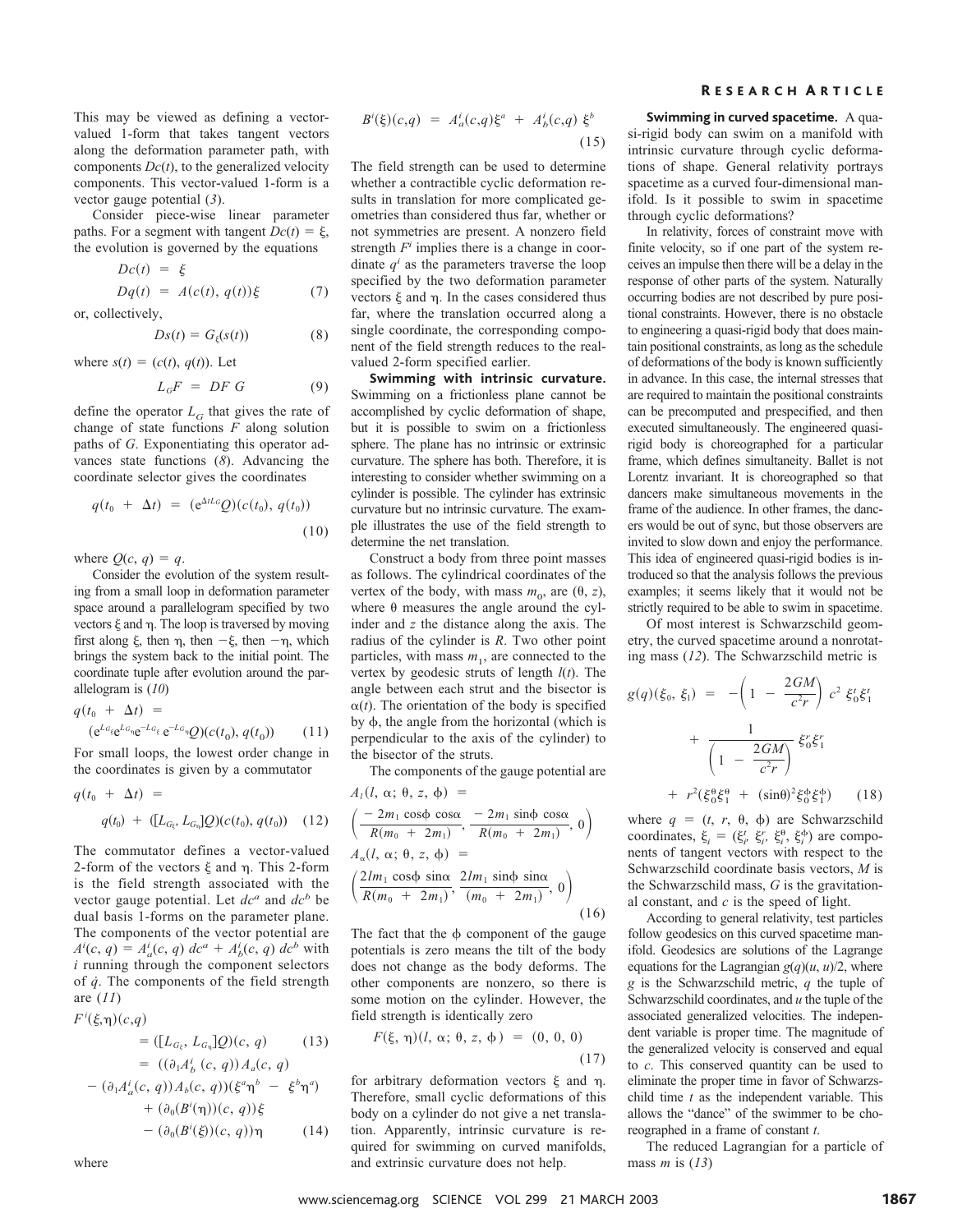#### R ESEARCH A RTICLE

$$
L_r(t; r, \theta, \phi; \dot{r}, \dot{\theta}, \dot{\phi})
$$
  
=  $mc \left( c^2 \left( 1 - \frac{2GM}{c^2 r} \right) - \left( \frac{r^2}{\left( 1 - \frac{2GM}{c^2 r} \right)} \right) + r^2 (\dot{\theta}^2 + (\sin\theta)^2 \dot{\phi}^2) \right)^{1/2}$  (19)

The independent variable is Schwarzschild time *t*. The coordinates are the Schwarzschild spatial coordinates, and the generalized velocities are the rates of change of the Schwarzschild coordinates with respect to *t*.

The active struts are constructed at fixed Schwarzschild time. They are taken to be geodesics of specified proper length on the submanifold of constant *t*. The struts must be constantly monitored to make sure that the constraints are maintained. This monitoring may be done locally along the strut by surveying neighboring points on the strut (*14*). The monitoring may be done sufficiently quickly by giving each surveyor responsibility for an arbitrarily small segment. Each surveyor must know in advance



Fig. 3. A quasi-rigid spacetime swimmer. From the vertex, with mass  $m_{0}$ , extend three geodesic struts of proper length *l*. In a local Lorentz frame at the vertex, each strut is tilted by the angle  $\alpha$ from the axis of the swimmer. The three struts are equally spaced around this axis. The axis is pointing radially away from the central mass, which is to the left. The spatial Schwarzschild coordinates of the vertex are  $(r, \theta, \phi)$ .

what stresses to apply so that the system maintains the required positional constraints.

Consider the following spacetime swimmer (Fig. 3). Place one point mass, with mass  $m_0$ , at the vertex. Then extend three equal length struts, with proper length *l*(*t*) in the Schwarzschild frame. In a local stationary Lorentz frame, let  $\alpha(t)$  be the angle each of these struts makes with an axis defining the orientation of the body, and distribute the struts equally in angle about the axis. For three struts, the angle between them is  $2\pi/3$  radians (15). At the end of each of these three struts, place a point mass of mass  $m_1$ . The deformation parameters are  $l(t)$  and  $\alpha(t)$ . The system Lagrangian is obtained from the individual free Lagrangians, as before.

The calculation is simplified by introducing one additional assumption. The free Lagrangian  $L_r$  is not quadratic in the velocities, so the momenta are not linear in the generalized velocities. In this case, the solution for the generalized velocities in terms of the rates of change of the deformation parameters would involve the solution of nonlinear equations. But in the limit, where the velocities are small compared with the velocity of light, the mass matrix is constant. For simplicity, this assumption is made here.

The goal is to show that it is possible to swim in spacetime. So it is enough to consider a special orientation of the body. If the axis of the body is oriented radially away from the central mass, then the symmetry of the Schwarzschild geometry and the threefold symmetry of the swimmer guarantee that any translation due to cyclic deformation will occur only in the radial direction. The problem is, then, to compute the radial component of the deformation field strength, which is a real-valued 1-form, as in the example of the plane and sphere.

The calculation follows the same outline as the simpler examples presented above. The general form of the displacement can be anticipated, given Eq. 5. The displacement will be proportional to the square of the ratio of the size of the object to the radius of curvature of the manifold. For Schwarzschild geometry, the components of the Riemann curvature tensor are proportional to  $GM/(c^2 r^3)$ , which may be thought of as the inverse of the square of a characteristic radius of curvature. Therefore, the displacement should be proportional to  $l^2$  *GM*/( $c^2$   $r^3$ ). In addition, the displacement should be proportional to the change in length, to the change in separation angle, and to a factor that is homogeneous of degree zero in the masses. Detailed calculation confirms these expectations. For large *r*, where the body is small compared to the radius of curvature of spacetime, the displacement is found to be

 $\Lambda r =$ 

$$
-\frac{3m_0m_1}{(m_0+3m_1)^2}l^2\frac{GM}{c^2r^3}\sin\alpha\,\Delta l\,\Delta\alpha
$$

(20)

Therefore, it is indeed possible to swim in spacetime (*16*). Translation in space can be accomplished merely by cylic changes in shape, without thrust or external forces.

The curvature of spacetime is very slight, so the ability to swim in spacetime is unlikely to lead to new propulsion devices. For a meter-sized object performing meter-sized deformations at the surface of the Earth, the displacement is of order  $10^{-23}$  m (17). Nevertheless, the effect is interesting as a matter of principle. You cannot lift yourself by pulling on your bootstraps, but you can lift yourself by kicking your heels.

#### **References and Notes**

- 1.A.Shapere, F.Wilczek, *J. Fluid. Mech.* **198**, 557 (1989).
- 2. Geometric phase is also called anholonomy. Some restrict the term geometric phase to quantum phases and use the term anholonomy for classical processes.
- 3.A.Shapere, F.Wilczek, Eds., in *Geometric Phases in* Physics (World Scientific, London, 1989) pp. 449-460.
- 4.A.Guichardet, *Ann. Inst. Henri Poincare´* **40**, 329 (1984).
- 5.R.Montgomery, in *The Geometry of Hamiltonian* Systems, T. Ratiu, Ed. (Springer, New York, 1991).
- 6.Contrast the fact that here the deformation is specified by coordinates (the associated basis vector fields commute) with the fact that the successive angles of rotation used in the two-sphere example are not coordinates (the associated vector fields do not commute).
- 7.A tuple is an ordered list.
- 8. G.J.Sussman, J.Wisdom, with M.E.Meyer, *Structure and Interpretation of Classical Mechanics* (MIT Press, Cambridge, MA, 2001).
- 9.It is informative to consider these manifolds even though they have constant curvature, so the assumption of quasi-rigidity is not required.
- 10. Note that functions compose in the reverse order to the operators that generate them:  $(e^{L}G_{\xi} I) \circ (e^{L}G_{\eta} I) =$ e*LG* e*LG I*, where *I* is the identity function.
- 11. In this expression, the structure produced by the  $\partial_1$ contracts with the vector components of the following *A*.Similarly, the structure generated by the  $\partial_{\Omega}$  contracts with the components of the following or  (*8*).Equation 14 is fully expanded for clarity. The first term of Eq.14 is the product of two factors. The first factor can be written in terms of a commutator of vector fields on the configuration manifold with coefficients  $A_a(c, q)$  and  $A_b(c, q)$ ; the second factor is the area of the parallelogram formed by  $\xi$  and  $\eta$  on the deformation parameter plane.
- 12. C.W.Misner, K.S.Thorne, J.A.Wheeler, *Gravitation* (W.H.Freeman, San Francisco, 1970).
- 13. E. Bertschinger, notes for MIT class 8.962, "General Relativity" (1999).
- 14. A passive fixed-length strut moving uniformly with respect to the Schwarzschild frame would appear Lorentz contracted in the Schwarzschild frame. A surveyor moving with the strut would have to account for this and add to the schedule of deformations a change in the length of the strut so that the length in the Schwarzschild frame, the frame of choreography, is as expected.
- 15.If the axis of the body were aligned with the North